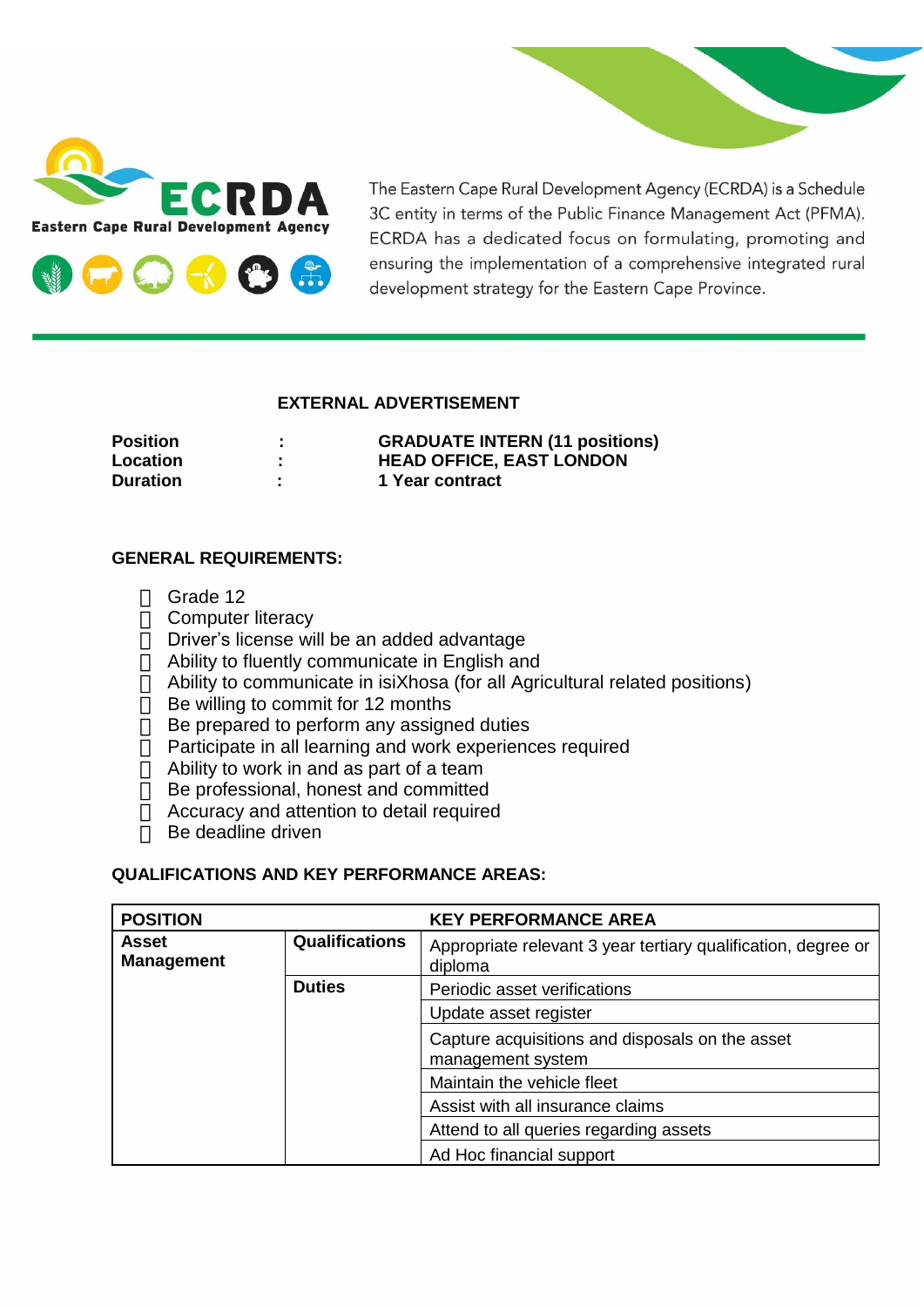| <b>Risk &amp; Credit</b>          | Qualifications        | Appropriate relevant 3 year tertiary qualification, degree<br>or diploma                                              |  |
|-----------------------------------|-----------------------|-----------------------------------------------------------------------------------------------------------------------|--|
|                                   | <b>Duties</b>         | Assist with preparation of loan documentation                                                                         |  |
|                                   |                       | Record management                                                                                                     |  |
|                                   |                       | Assist with the facilitation of payments relating to loan<br>disbursement and service providers                       |  |
|                                   |                       | Attending to queries                                                                                                  |  |
| <b>Internal Audit</b>             | <b>Qualifications</b> | Appropriate 3-year tertiary qualification, degree or diploma<br>in Internal Audit or relevant tertiary qualification. |  |
|                                   | <b>Duties</b>         | Preparation of system descriptions for audit assignments                                                              |  |
|                                   |                       | Designing of audit programs for audit assignments                                                                     |  |
|                                   |                       | Preparation of audit working papers                                                                                   |  |
|                                   |                       | Draft of audit findings & audit recommendations for the<br>areas audited                                              |  |
|                                   |                       | Discussion of findings with management of the Agency                                                                  |  |
|                                   |                       | Assist the Internal Audit & Risk Officers in preparation of<br>audit file                                             |  |
|                                   |                       | Perform any other adhoc work as required by Internal Audit<br>& Risk Officers                                         |  |
|                                   |                       | Perform administrative work for Internal Audit & Risk Unit                                                            |  |
| <b>Strategy</b>                   | Qualifications        | Relevant B Degree/Diploma in the Economics field or in<br>Social science                                              |  |
|                                   | <b>Duties</b>         | Performance Information Management (Information<br>collection, documentation and application to enable<br>reporting)  |  |
|                                   |                       | Strategic planning documents template development                                                                     |  |
|                                   |                       | Research and development                                                                                              |  |
|                                   |                       | Monitoring and Evaluation                                                                                             |  |
|                                   |                       | Administrative duties within the Strategic Management<br>Unit                                                         |  |
| <b>OCEO</b> (Marketing,<br>PR and | Qualifications        | Bachelor's Degree/National Diploma in Marketing/ Public<br>Relations/Communications                                   |  |
| <b>Communications)</b>            | <b>Duties</b>         | Marketing and branding of the organization                                                                            |  |
|                                   |                       | Execution of marketing and promotional programs                                                                       |  |
|                                   |                       | Prepare source data for computer entry by compiling and<br>sorting timely and high quality marketing information.     |  |
|                                   |                       | Secures information by completing database backups.                                                                   |  |
|                                   |                       | Maintains operations by following policies and procedures,<br>reporting needed changes.                               |  |
|                                   |                       | Maintain stakeholder confidence and protects operations<br>by keeping information confidential.                       |  |
|                                   |                       | Contribute to team effort by accomplishing related results<br>as needed.                                              |  |
|                                   |                       | The co-ordination and delivery of marketing information in<br>a variety of media.                                     |  |
| <b>PMU</b>                        | <b>Qualifications</b> | National Diploma in Project Management (or equivalent)                                                                |  |
|                                   | <b>Duties</b>         | Reporting:                                                                                                            |  |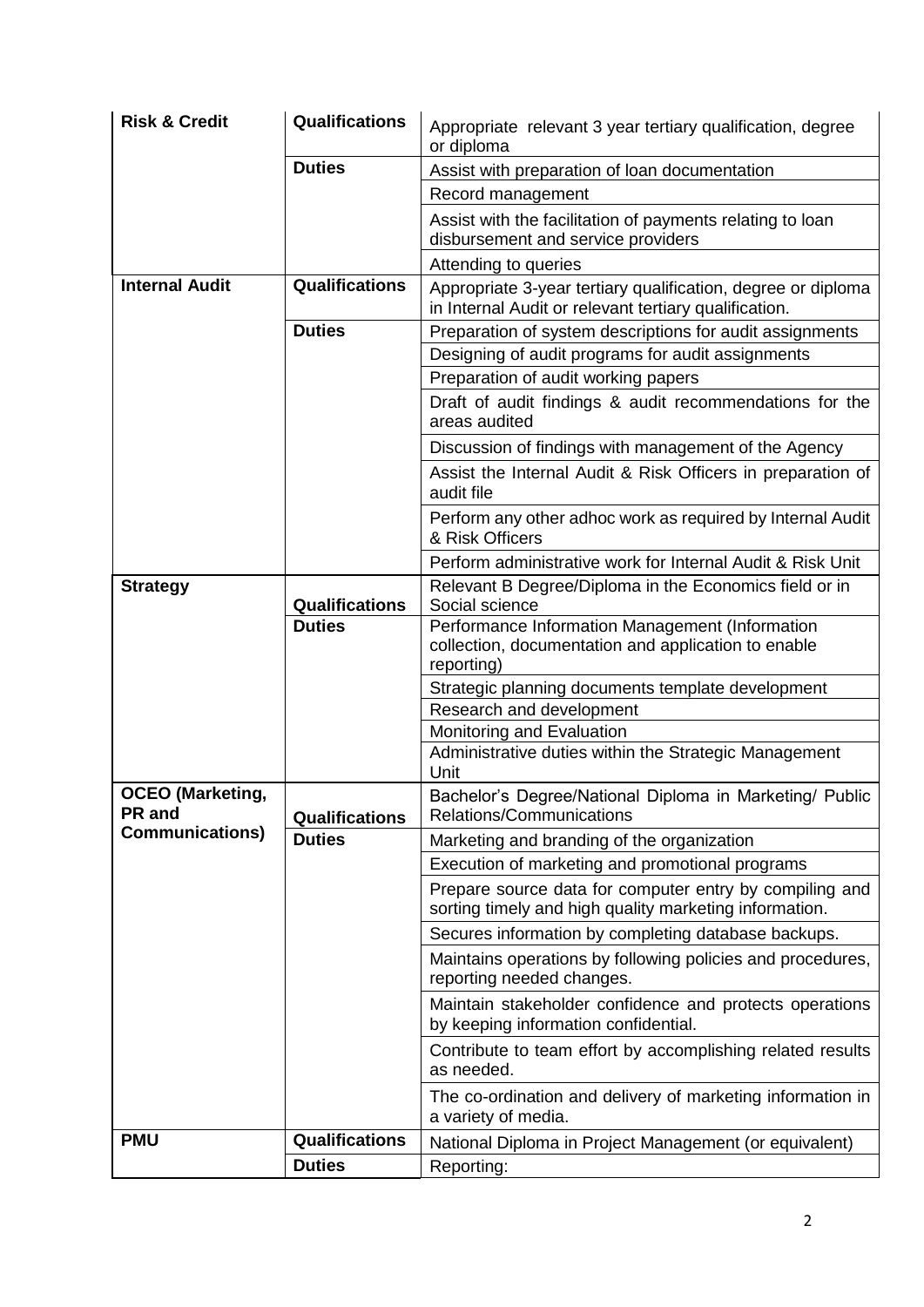|                  |                       | Track critical reporting requirements to the client and senior<br>project manager                                                                                                 |  |
|------------------|-----------------------|-----------------------------------------------------------------------------------------------------------------------------------------------------------------------------------|--|
|                  |                       | Assist in progress follow ups before specified due dates                                                                                                                          |  |
|                  |                       | Distribute progress reports                                                                                                                                                       |  |
|                  |                       | Distribution of reports to PMU Managers and Specialist                                                                                                                            |  |
|                  |                       | Project Management/Support:                                                                                                                                                       |  |
|                  |                       | Maintain the project calendar                                                                                                                                                     |  |
|                  |                       | Setup and maintain job files in accordance with Company                                                                                                                           |  |
|                  |                       | work instructions and applicable project instructions                                                                                                                             |  |
|                  |                       | Administration support to project managers                                                                                                                                        |  |
|                  |                       | Co-ordination, monitoring & track utilization of project<br>resource                                                                                                              |  |
|                  |                       | Planning and scheduling resources for different projects                                                                                                                          |  |
|                  |                       | Assist in on-going project evaluations                                                                                                                                            |  |
|                  |                       | Assist COO to plan and budget for projects using previous<br>project information                                                                                                  |  |
|                  |                       | Communication:                                                                                                                                                                    |  |
|                  |                       | Preparation of correspondence, presentation and/r reports                                                                                                                         |  |
|                  |                       | Follow up on correspondence and outstanding resolutions                                                                                                                           |  |
|                  |                       | Document control:                                                                                                                                                                 |  |
|                  |                       | Facilitate document issue process                                                                                                                                                 |  |
|                  |                       | Asset and facilitate document issue process on behalf of<br>the PMU Managers                                                                                                      |  |
|                  |                       | Print proof of payments for clients to reconcile all payments                                                                                                                     |  |
| <b>Livestock</b> | <b>Qualifications</b> | Related relevant B degree or diploma                                                                                                                                              |  |
|                  | <b>Duties</b>         | Be involved in all aspect of livestock farming                                                                                                                                    |  |
|                  |                       | Verification of deliveries at project levels                                                                                                                                      |  |
|                  |                       | Regular visits to the project on the field and also collecting<br>data                                                                                                            |  |
|                  |                       | Be involved in implementation and monitoring livestock<br>projects                                                                                                                |  |
|                  |                       | Attend meetings with stakeholders in some cases                                                                                                                                   |  |
|                  |                       | Assist in providing technical support to farmers/producers                                                                                                                        |  |
|                  |                       | Submit monthly reports                                                                                                                                                            |  |
| <b>Forestry</b>  | <b>Qualifications</b> | Bachelor Degree in Forestry/ National Diploma (with at<br>least the following modules: Silviculture, Forestry<br>Mensuration, Forestry Policy and Law, and Forestry<br>economics) |  |
|                  | <b>Duties</b>         | Develop working plans or Annual Plans of operations for<br>forestry projects in conjunction with Strategic partners and<br>monitor the implementation thereof                     |  |
|                  |                       | Perform analysis of productivity per activity, project, area<br>or species                                                                                                        |  |
|                  |                       | Prepare project prospectus per project                                                                                                                                            |  |
|                  |                       | Identify potential sources of funding for projects                                                                                                                                |  |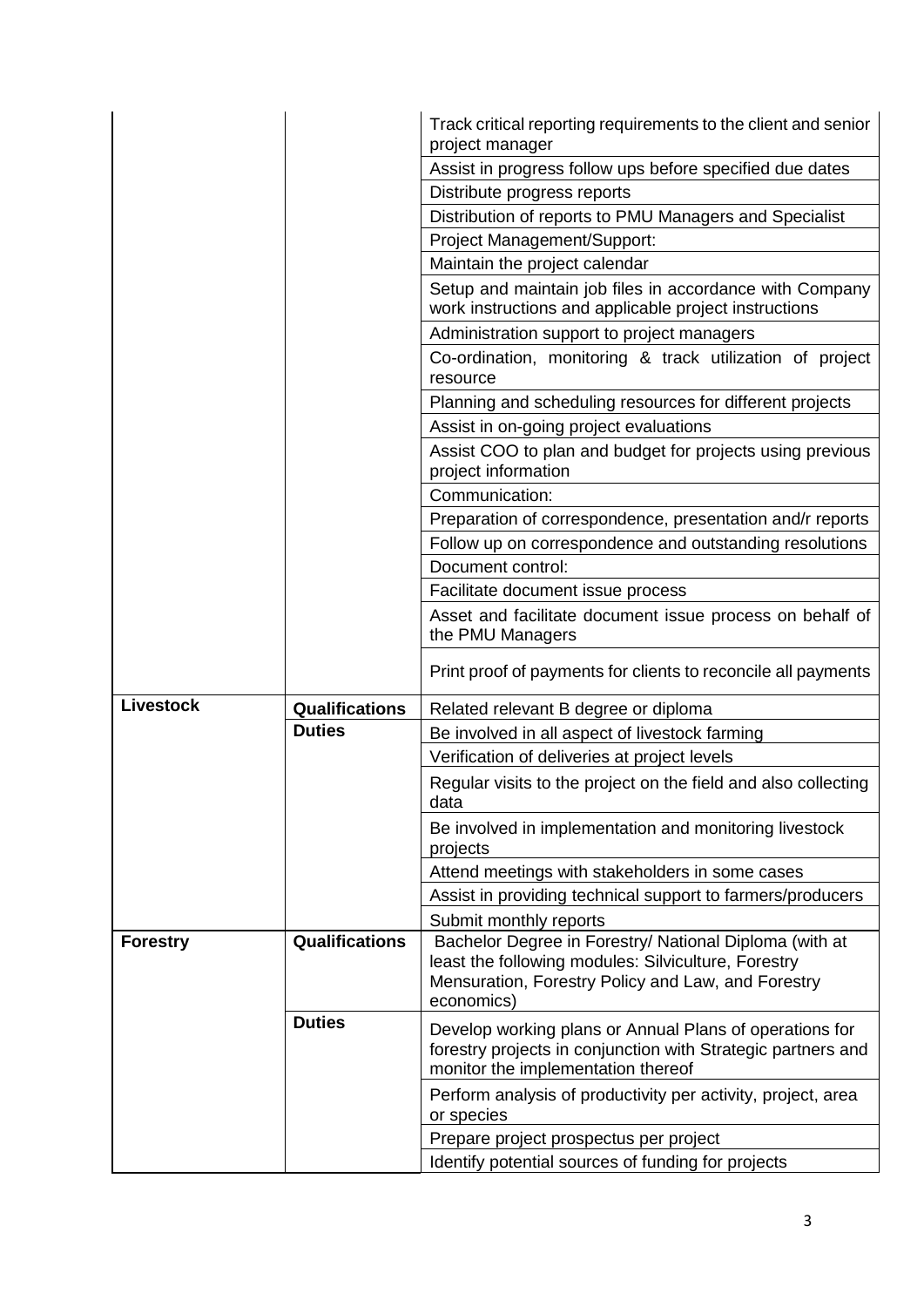|                                          |                       | Implement action plan (assess, facilitate, co-ordinate,<br>manage)                                                                                      |
|------------------------------------------|-----------------------|---------------------------------------------------------------------------------------------------------------------------------------------------------|
|                                          |                       | Develop and maintain contacts/networks with role players<br>and stakeholders                                                                            |
|                                          |                       | Update and monitor forestry project database                                                                                                            |
|                                          |                       | Identify and respond to new project opportunities                                                                                                       |
|                                          |                       | Compile project progress report                                                                                                                         |
| <b>Agro Processing</b>                   | <b>Qualifications</b> | BSc degree in crop science or soil science                                                                                                              |
|                                          | <b>Duties</b>         | Assist in taking of soil samples for testing and in<br>conduction soil surveys,                                                                         |
|                                          |                       | Assist in the development of crop production plans and<br>crop enterprise budgets,                                                                      |
|                                          |                       | Assist in monitoring of mechanization unit and<br>mechanization operations such as soil preparation,<br>planting, spraying, topdressing and harvesting, |
|                                          |                       | Assist in monitoring crop growth and development stages,                                                                                                |
|                                          |                       | Assist in conducting crop yield estimates                                                                                                               |
|                                          |                       | Assist with grain grading and recording of grain quantities<br>received at the RED Hub,                                                                 |
|                                          |                       | Monitoring of crop production inputs inventory and<br>keeping of records,                                                                               |
|                                          |                       | Assist in arranging and participating in community<br>engagements or meetings                                                                           |
|                                          |                       | Provide weekly, monthly and quarterly reports to the RED<br>Hub Manager on progress being made and agreeing<br>priorities for action.                   |
|                                          |                       | Ensure that Health, Safety and Environment policies and<br>procedures are adhere to at all times                                                        |
| ICT (User                                | <b>Qualifications</b> | Comptia A+ and Comptia N+                                                                                                                               |
| Support)                                 | <b>Duties</b>         | All computer related support, from operating system to<br>hardware issues                                                                               |
|                                          |                       | Printer support, both network and local                                                                                                                 |
|                                          |                       | Provide basic network support, troubleshoot and resolve<br>computer network issues                                                                      |
|                                          |                       | Provide basic Microsoft Office support to end users                                                                                                     |
| <b>ICT (Website</b>                      |                       |                                                                                                                                                         |
| management and<br><b>Graphic Design)</b> | <b>Qualifications</b> | Relevant qualification of minimum 2 years in Web and/or<br>Graphic design                                                                               |
|                                          | <b>Duties</b>         | Create, the layout, font colour, font types, logos, pictures<br>and other visual and verbal aspects of an intranet                                      |
|                                          |                       | Develop an intranet for ECRDA                                                                                                                           |
|                                          |                       | Support all programmes with graphic design of<br>documentation/brochures                                                                                |